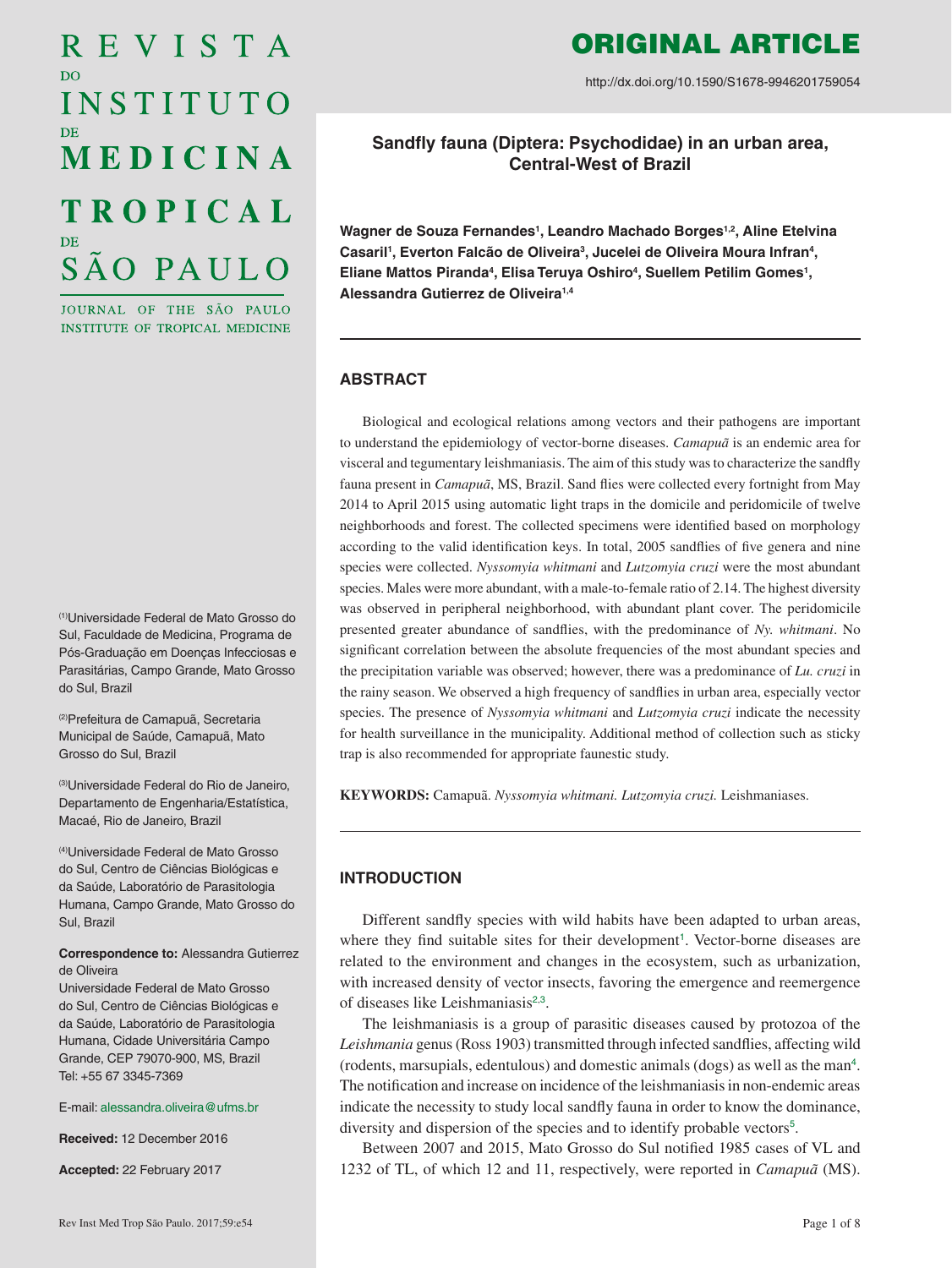<span id="page-1-2"></span>The municipality is classified as a sporadic leishmaniasis transmission area<sup>[6](#page-5-0),[7](#page-5-0)</sup>. However, a few studies conducted in the region were conducted in rural areas mainly in caves, with description of *Lu. cruzi*[8](#page-5-0) incriminated as vector of *Leishmania* (*L*.) *infantum*[9](#page-5-0),[10](#page-5-0) and *Lu. dispar*, a very anthropophilic considered as a potential vector of *Leishmania* sp.[11](#page-5-0).

<span id="page-1-7"></span>Considering the cases of leishmaniasis in the municipality and the absence of vector information in the area, the aims of this study were to identify the sandfly fauna in the city of *Camapuã*, Mato Grosso do Sul, Brazil, and to analyze the temporal distribution of species of medical importance and their presence in different ecotypes (intradomicile, peridomicile and forest).

# **METHODS**

#### Study Area

<span id="page-1-0"></span>The study was conducted in *Camapuã* (19º31'53''S and 54º02'38''W, 409 m above sea level), located in Mato Grosso do Sul, Center-West region of Brazil (Figure 1). The municipality has a total area of  $6229.615 \text{ km}^2$ , the city is located 137 km from the State capital and the population is estimated in  $13,712$  $13,712$  inhabitants<sup>12,[13](#page-5-0)</sup>.

<span id="page-1-8"></span>The climate is classified according to Köppen as tropical (AW). The average temperature varies between 20 and 24 ºC and rainfall between 1,000 and 1,500 mm per year, with the <span id="page-1-3"></span>dry season from April to September and the rainy season from October to March<sup>[13](#page-5-0)</sup>.

<span id="page-1-6"></span><span id="page-1-5"></span><span id="page-1-4"></span>The municipality is located in the cerrado biome, and has two phytophysiognomies: campo cerrado (formed by undergrowth, trees and shrubs with thick bark and height of 4 to 8 m) and *cerradão* (consisting of grasses, shrubs up to 3 m and trees with height from 10 to 15 m)<sup>[14](#page-6-0),[15](#page-6-0)</sup>. However, due to the livestock activities, most of the area is covered by pastures $16,17$  $16,17$  $16,17$ .

<span id="page-1-13"></span><span id="page-1-12"></span><span id="page-1-11"></span><span id="page-1-10"></span>The urban area of *Camapuã* is on soils derived from the fine-grained sandstones of *Pirambóia* formation, with presence of clay that allows the soils to be non-friable. In the nearest collection sites of floodplains, the soils are dark due to the presence of organic matter, which helps to support humidity. The main differences between the capture sites were in relation to the degree of shadowing/sunshine and the proximity to remnants of native vegetation and the river.

#### Sandfly collection

<span id="page-1-9"></span><span id="page-1-1"></span>Sand flies were collected fortnightly from May 2014 to April 2015, using modified *Falcão* light traps. The collection sites were defined according to the report of human cases of leishmaniasis in nearby areas, presence of animal shelters (chicken coop, stable, kennel) and organic matter per domicile. The traps were installed between 06:00 p.m. and 06:00 a.m. in the peridomicile and intradomicile of twelve residences and a trap in the forest. [Table 1](#page-2-0) shows



**Figure 1 -** [Geographical location of the study area: municipality of](#page-1-0) *Camapuã*, State of Mato Grosso do Sul, Brazil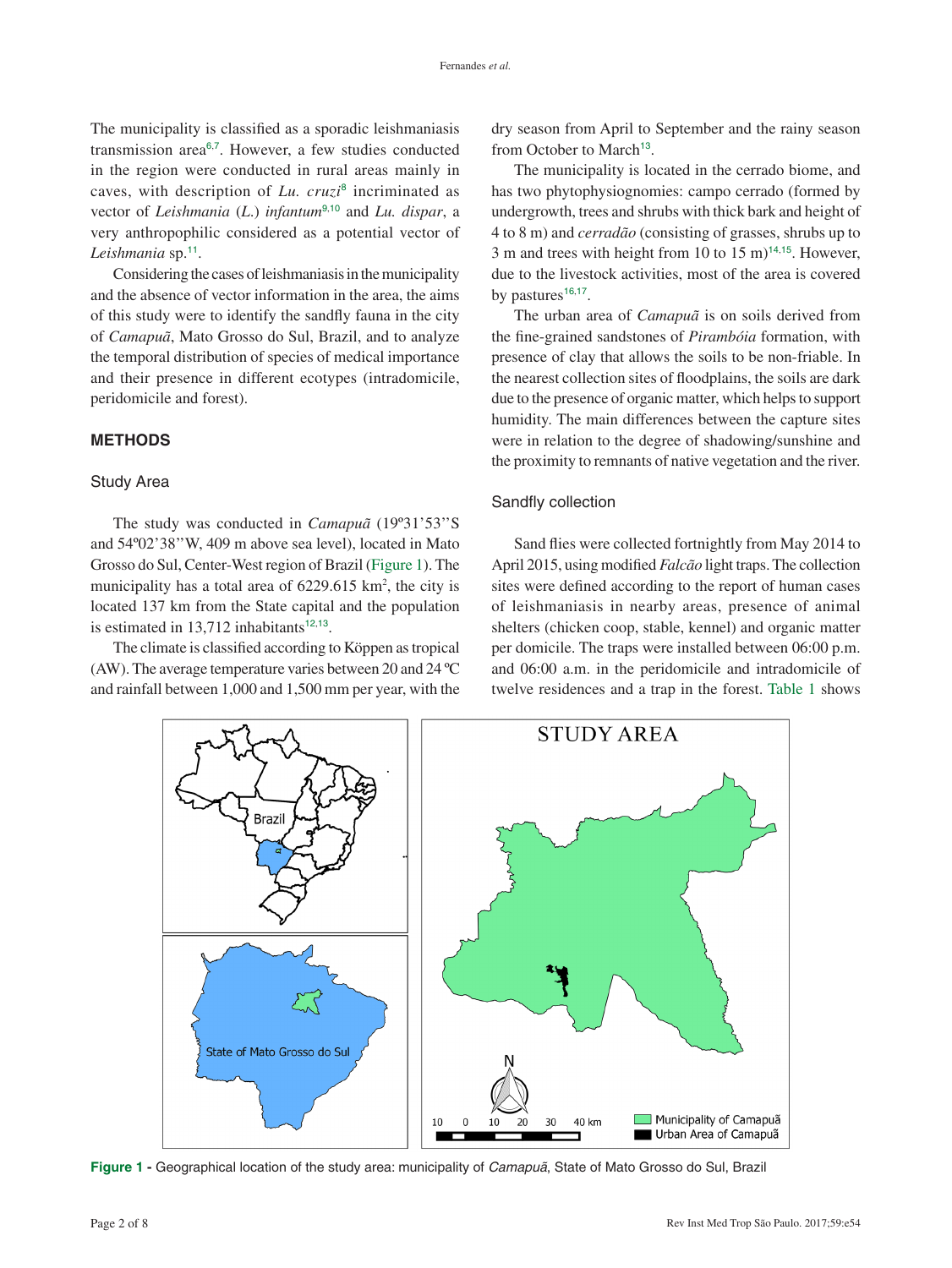| Neighborhood      | Characteristics                                                                                                                  | Presence of animals                                      |
|-------------------|----------------------------------------------------------------------------------------------------------------------------------|----------------------------------------------------------|
| Industrial        | Located in the periphery, 3km from the city;<br>Presence of organic matter in the peridomicile, fruit trees and shade;           | Dogs $(3)$<br>Hens $(>15)$<br>Ducks (4)                  |
| Coophavale        | Located in the periphery, on the edge of a cerradão (50m);<br>Organic tree litter (about 5cm), shading;                          | Hens $(>15)$<br>Horses (2)                               |
| Chácara Pérola    | Located in the periphery, proximity to escarpment (250m);<br>Peridomicile with little shading;                                   | Hens $(3)$<br>Sheeps (2)<br>Horses (4)                   |
| Pedro Luiz Amorim | Located in central urban area;<br>Peridomicile without shading and organic matter;                                               |                                                          |
| Diamantina        | Located in central urban area:<br>Peridomicile with shading, presence of fruit trees, organic matter;                            | Dogs $(2)$<br>Hens $(>15)$                               |
| Vale do Sol       | Located in central urban area:<br>Peridomicile without shading, presence of grasses;                                             | Dogs $(2)$<br>Hens (13)                                  |
| Isolina           | Located in the periphery, near the break of relief (50m) and cerradão (100m);<br>Presence of trees, organic matter;              | Dogs $(3)$<br>Hens $(>15)$                               |
| Olídia            | Located in the periphery, unpaved streets and basic sanitation;<br>Shaded peridomicile, presence of fruit trees, organic matter; | Hens $(7)$<br>Fig <sub>(1)</sub>                         |
| Alto              | Located in the periphery, on the side of a cliff;<br>Abundant organic tree litter in the peridomicile, fruit trees;              | Dog(1)<br>Hens $(4)$<br>Horse (2)                        |
| João Leite        | Located in the outskirts, near the Camapuã River (100m);<br>Presence of organic matter, fruit trees, grain plantation;           | Dogs $(2)$<br>Hens $(>15)$<br>Goose $(4)$<br>Peacock (3) |
| Centro            | Commercial area in the city center;<br>Presence of organic tree litter, banana plantation;                                       | Hens $(3)$                                               |
| São Bento         | Located in the periphery, close proximity to the Cerrado (50m);<br>Presence of organic matter, shading, fruit trees;             | Hens $(>15)$<br>Bovine (3)                               |

<span id="page-2-0"></span>**Table 1** - Characteristics of capture sites, *Camapuã*, MS, Brazil

the characteristics of the environment of each residence.

<span id="page-2-2"></span>The insects were cleaned and assembled according to Forattini<sup>[18](#page-6-0)</sup>. In order to identify the species, the structures of the head, thorax and abdomen were used, with emphasis on the genitalia, following the classification proposed by Galati<sup>[19](#page-6-0)</sup>. The abbreviation of the genera followed Marcondes<sup>[20](#page-6-0)</sup>.

#### <span id="page-2-4"></span><span id="page-2-3"></span>Data Analysis

Diversity of species was calculated using the Shannon-Weaver Diversity Index  $(H')^{21}$  $(H')^{21}$  $(H')^{21}$  and the measure of dominance/evenness was calculated using the Pielou's Index (J). The evaluation of the most abundant species according to their spatial distribution was performed using the Standardized Index of Species Abundance (SISA)<sup>[22](#page-6-0)</sup>. The frequencies of these species were calculated by the Williams geometric mean<sup>[23](#page-6-0)</sup>.

<span id="page-2-7"></span>The Wilcoxon test was used for comparisons of the absolute frequencies of total sandflies and of the two most abundant species between the sex and climate seasons (dry and rainy). The association between the accumulated rainfall per month and the absolute frequencies of the most abundant species was evaluated by the Spearman's correlation.

# **RESULTS**

<span id="page-2-5"></span>A total of 2,005 specimens was collected and identified among five genera and nine species: *Brumptomyia avellari*  (Costa Lima, 1932)*, Brumptomyia galindoi* (Fairchild & Hertig, 1947), *Evandromyia lenti* (Mangabeira, 1938), *Evandromyia sallesi* (Galvão & Coutinho, 1940)*, Evandromyia teratodes* (Martins, Falcão & Silva, 1964)*, Nyssomyia whitmani* (Antunes & Coutinho, 1939)*, Psathyromyia aragaoi* (Costa Lima, 1932), *Psathyromyia bigeniculata* (Floch & Abonnenc, 1941) and *Lutzomyia cruzi* (Mangabeira, 1938) [\(Table 2\)](#page-3-0).

<span id="page-2-6"></span><span id="page-2-1"></span>Considering all the capture sites, the predominant species were *Nyssomyia whitmani* (55.3%) and *Lutzomyia*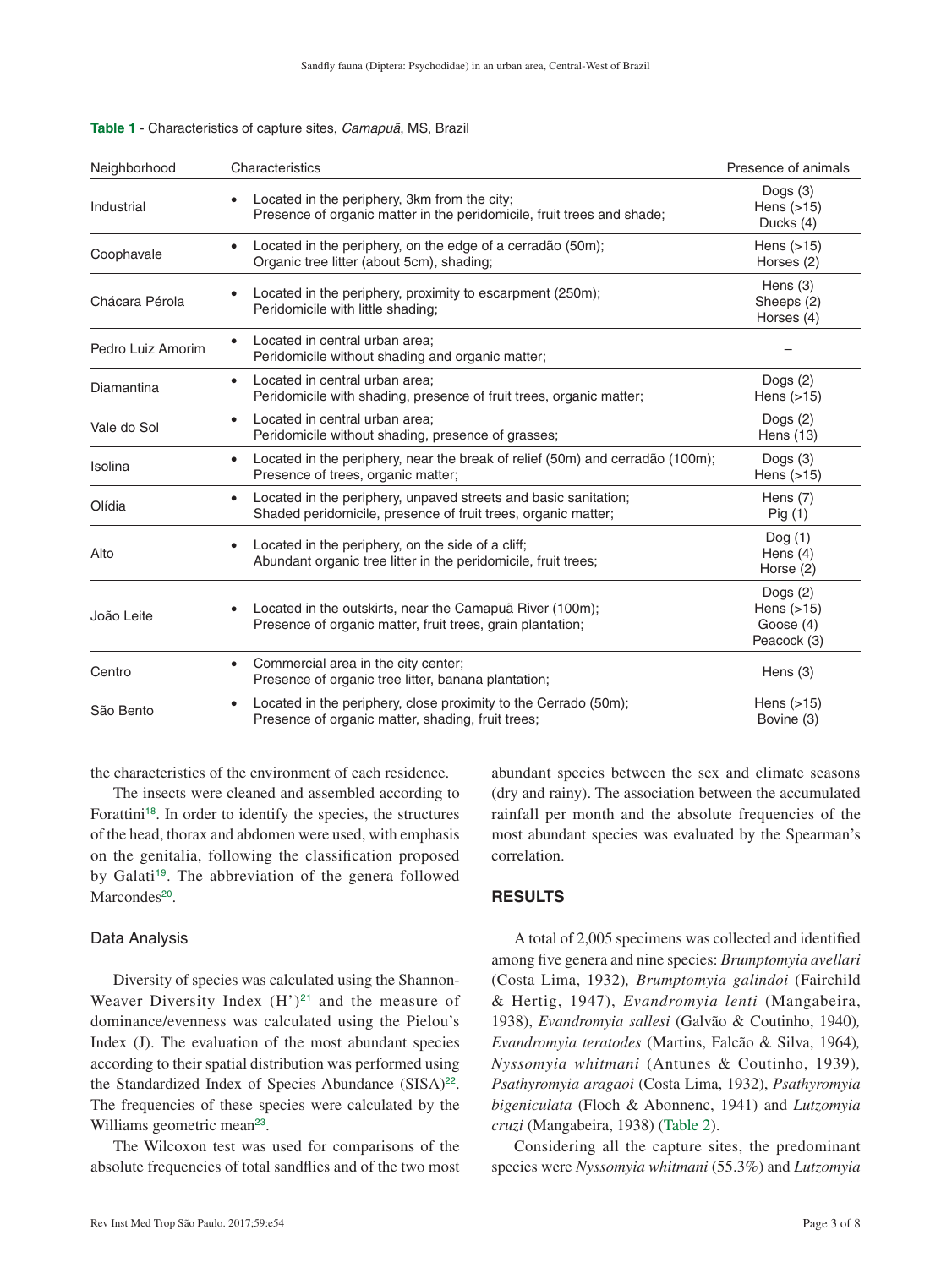|                  | Capture sites  |                       |                          |               |                |                          |                      |               |                          |                          |                          |              |      |             |
|------------------|----------------|-----------------------|--------------------------|---------------|----------------|--------------------------|----------------------|---------------|--------------------------|--------------------------|--------------------------|--------------|------|-------------|
| Species          |                | Industrial Coophavale | Chácara<br>Pérola        | Pedro<br>Luiz | Diamantina     | Vale<br>do Sol           | Isolina              | Olídia        | Alto                     | João<br>Leite            | Centro                   | São<br>Bento | Mata | <b>SISA</b> |
| Br. avellari     | $\overline{2}$ | 25                    | 3                        |               |                |                          | 6                    |               |                          | $\overline{\phantom{a}}$ |                          |              | ۰    | 0.74        |
| Br. galindoi     |                |                       |                          |               |                |                          |                      |               |                          |                          |                          |              |      | 0.03        |
| Ev. lenti        |                |                       | $\overline{2}$           |               |                |                          |                      |               | ٠                        |                          | $\blacksquare$           |              | 2    | 0.47        |
| Ev. sallesi      |                |                       | ٠                        |               |                | ٠                        |                      | ٠             |                          |                          | $\blacksquare$           |              |      | 0.30        |
| Ev. teratodes    | ٠              |                       | $\overline{\phantom{a}}$ |               |                | ٠                        |                      |               |                          |                          |                          |              | ٠    | 0.03        |
| Lu. cruzi        | 3              | 44                    | 4                        |               | 274            | 86                       | 178                  | 34            | 3                        | 48                       | 55                       | 96           |      | 1.00        |
| Ny. whitmani     | 49             | 330                   | 15                       | 2             | 78             | 14                       | 296                  | 53            | $\overline{7}$           | 7                        | 15                       | 227          | 17   | 1.00        |
| Pa. aragaoi      |                |                       | ٠                        |               |                | ٠                        | $\mathbf{1}$         |               | $\overline{\phantom{a}}$ |                          | $\blacksquare$           |              | ٠    | 0.21        |
| Pa. bigeniculata | ٠              |                       |                          |               | $\overline{c}$ | $\overline{\phantom{a}}$ | 2                    |               | $\overline{\phantom{a}}$ |                          | $\overline{\phantom{a}}$ | 4            | ۰    | 0.40        |
| Shannon (H)      | 0,4543         | 0,6045                |                          | -             | 0,5959         | 0,4563                   |                      | 0,7698 0,8292 | $\overline{\phantom{a}}$ |                          | 0,5436 0,5859 0,7403     |              |      |             |
| Equitability (J) | 0,3277         | 0,3755                |                          |               | 0,3702         |                          | 0,4153 0,4296 0,5152 |               | $\overline{a}$           | 0,3921                   | 0,5333 0,3804            |              |      |             |

<span id="page-3-0"></span>**Table 2** [- Distribution of sandflies species by neighborhood, Shannon's Index \(H\), Pielou's Index \(J\) and Standardized Index of](#page-2-1)  Species Abundance (SISA), in urban areas of *Camapuã*, MS, 2014 to 2015 (n=2,005)

*Br.: Brumptomyia; Ev.: Evandromyia; Lu.: Lutzomyia; Ny.: Nyssomyia; Pa.: Psathyromyia.*

*cruzi* (41.3%). Both were also the most abundant species according to the Standardized Index of Species Abundance (SISA=1.00), present in all the capture sites (Table 2). The males were more frequent (n=1367, 68.2%) than females (n=638, 31.8%), with a male-to-female ratio of 2.14 (W=164860, p=0.002). *Lu. cruzi* showed a higher number of males (4.24, W=170990, p<0.001).

In peridomicile, 1702 (84.9%) specimens were captured, followed by intradomicile with 282 (14.06%), and 21 (1.04%) in the forest. *Nyssomyia whitmani* was predominant in peridomicile and forest, while *Lu. cruzi* was the most frequent in intradomicile.

The highest Shannon's Diversity Index was reported in *Olídia* neighborhood (H=0.82) where five species were collected. São Bento neighborhood showed a lower diversity (H=0.74), but presented the greatest dominance of species, with seven of the nine species collected in the city. The index was not calculated for *Chácara Pérola*, Pedro Luiz Amorim, Alto and Mata due to the low density of collected insects (Table 2).

There was no significant correlation between rainfall and frequency of *Lu. cruzi* (r=0.224; p=0.485) and *Ny. whitmani*  $(r=-0.335; p=0.287)$ . The Williams' average and monthly precipitation (mm<sup>3</sup>) are shown in Figure 2. We observed a predominance of *Lu. cruzi* in the rainy season, but not of *Ny. whitmani*. Table 3 shows the absolute frequency of sandflies between dry and rainy season.

# **DISCUSSION**

<span id="page-3-1"></span>In Mato Grosso do Sul (MS), a total of 66 species of



Ny.whitmani Lu. cruzi — Rainfall

**Figure 2 -** Monthly Williams' average of the most frequent [species according to SISA and rainfall \(mm\), in urban areas of](#page-3-2)  *Camapuã*, MS, Brazil, 2014 to 2015

**Table 3** - Absolute frequency of total collected sandflies and [most abundant species according to SISA and climatic seasons,](#page-3-1)  in urban areas of *Camapuã*, MS, 2014 to 2015

<span id="page-3-2"></span>

|                    | Climatic seasons |       |           |  |  |
|--------------------|------------------|-------|-----------|--|--|
| <b>Species</b>     | Dry              | Rainy | $p^\star$ |  |  |
| Lu. cruzi          |                  |       |           |  |  |
| Male               | 144              | 525   | 0,002     |  |  |
| Female             | 37               | 121   | 0,050     |  |  |
| Total              | 181              | 646   | 0,001     |  |  |
| Ny. whitmani       |                  |       |           |  |  |
| Male               | 296              | 364   | 0,815     |  |  |
| Female             | 153              | 297   | 0.163     |  |  |
| Total              | 449              | 661   | 0,340     |  |  |
| Total of specimens |                  |       |           |  |  |
| Male               | 446              | 920   | 0,014     |  |  |
| Female             | 196              | 443   | 0,014     |  |  |
| Total              | 642              | 1363  | < 0.001   |  |  |

\*Wilcoxon test.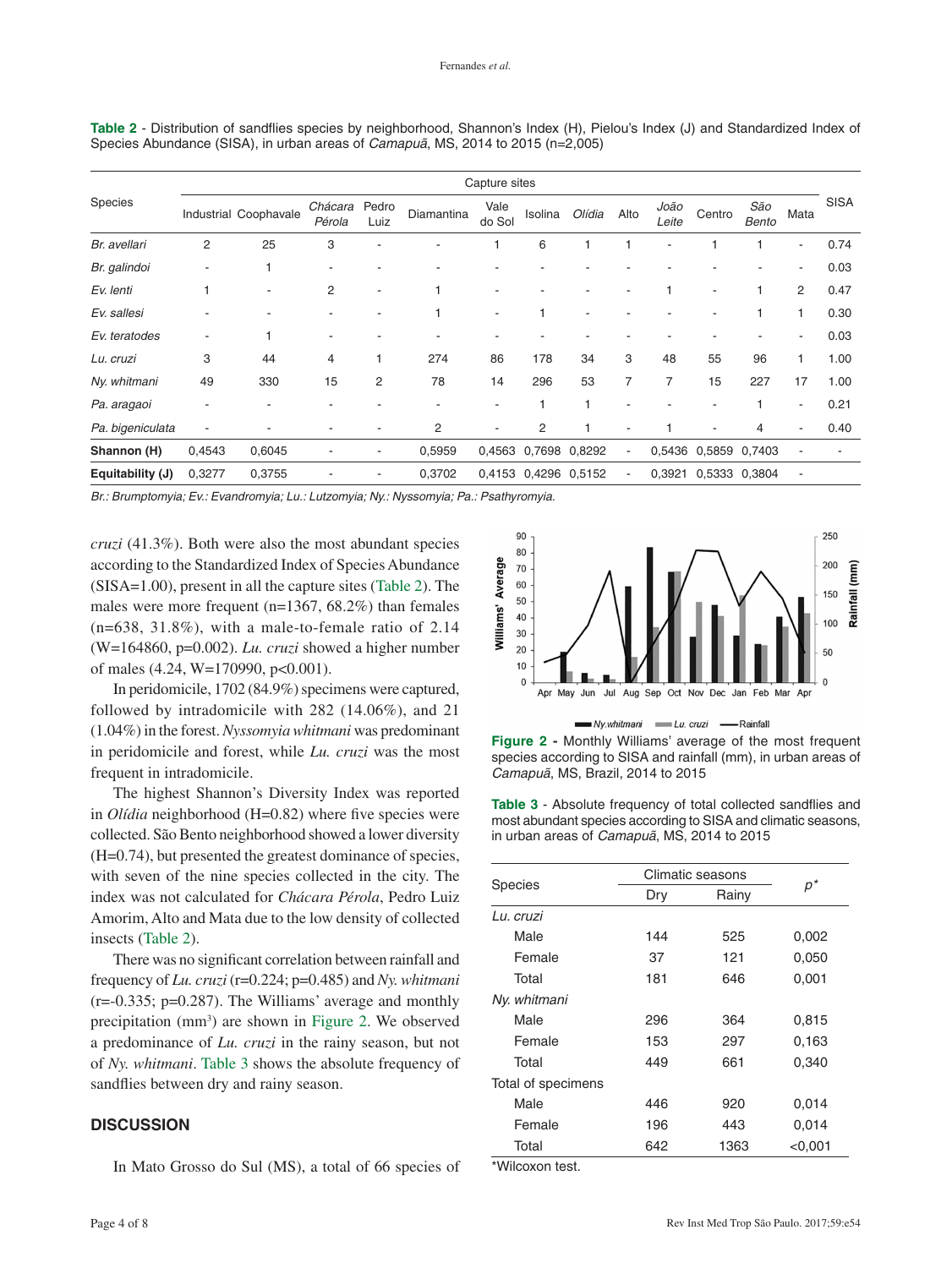phlebotomine was identified<sup>[9](#page-5-0),[24](#page-6-0)-[30](#page-6-0)</sup>. The species recorded in *Camapuã* were already reported in MS and the composition is similar to that of other urban areas in the State<sup>[24](#page-6-0),[26](#page-6-0),[28](#page-6-0)</sup>.

<span id="page-4-4"></span>The most frequent species were *Ny. whitmani* and *Lu. cruzi*, important in the epidemiology of leishmaniasis. *Ny. whitmani* has been implicated in the transmission of *Leishmania* sp. in Northeastern, Southeastern, Central-West, Southern and recently in South of Brazil<sup>[31](#page-6-0),[34](#page-6-0)</sup>, while *Lu. cruzi* has been incriminated in the transmission of *L.*  (*L.*) *infantum* in the Central-West of Brazil[9](#page-5-0),[10](#page-5-0). *Ny. whitmani* was collected in all the capture sites. The species shows different behavior in Brazil and is suspected to be a cryptic species complex with wild populations and some adapted populations to ecological changes and involved in the epidemiological chain of TL[32](#page-6-0)-[35](#page-6-0). It is probable that the species is involved in the transmission of *Leishmania* sp. in the studied area, considering the involvement in other regions<sup>[34](#page-6-0)</sup>, infection capacity<sup>[31](#page-6-0)</sup>, density, distribution and notification of cases in the municipality.

<span id="page-4-5"></span>Although *Ny. whitmani* shows adaptation to anthropic environments, the species is still found in forest areas<sup>[35](#page-6-0)</sup>. In *Camapuã,* the species was more frequent in residences with abundant vegetation, mainly in peripheral neighborhoods. These sites offer ideal conditions for the development of sandflies<sup>[36](#page-6-0)</sup>.

<span id="page-4-8"></span>The second most frequent species was *Lu. cruzi*. Its importance was already reported in *Corumbá* (MS)<sup>[9](#page-5-0)</sup> and Jaciara, Mato Grosso  $(MT)^{10}$  $(MT)^{10}$  $(MT)^{10}$ , where the species was found naturally infected by *Leishmania*[37](#page-6-0)-[39](#page-7-0), reinforcing its role as the vector of this agent. *Lu. cruzi* was described and redescribed from insects captured in *Camapuã*[8](#page-5-0),[40](#page-7-0). It is commonly found in areas of savannah and wetland<sup>[41](#page-7-0)</sup>, and already identified in six other municipalities of MS[9](#page-5-0),[24](#page-6-0),[26](#page-6-0),[42](#page-7-0).

<span id="page-4-12"></span>The species was collected in all the capture sites, mainly in central areas, demonstrating its predilection for anthropic environments, as noted in *Corumbá* (MS)<sup>[9](#page-5-0),[26](#page-6-0)</sup> and Jaciara (MT)<sup>[10](#page-5-0),[37](#page-6-0)</sup>. *Lu. cruzi* shows similar behavior to *Lu. longipalpis* in relation to habitat, occupying urbanized areas<sup>[43](#page-7-0)-[45](#page-7-0)</sup>, especially with presence of abundant vegetation<sup>[46](#page-7-0),[47](#page-7-0)</sup>.

<span id="page-4-18"></span><span id="page-4-17"></span><span id="page-4-16"></span>When comparing the number of specimens in the different ecotypes, peridomicile was the site with the highest density of sandflies, probably due to environmental ruralization, with abundance of organic matter and presence of animals such as chickens, pigs and dogs. In these places, the specimens find food and microhabitat for the development of their immature forms, increasing the quantity of these Diptera around the residence, which is considered a risk factor for the occurrence of leishmaniasis[48](#page-7-0). In *Camapuã*, chicken coop was present in all residences, with the exception of Pedro Luiz Amorim

<span id="page-4-2"></span><span id="page-4-0"></span>neighborhood, which may explain the low density of insects in this capture site.

<span id="page-4-3"></span><span id="page-4-1"></span>Even if these insects did not develop in the peridomicile, they could reach it easily by forest areas nearby, attracted by the light trap and available food source<sup>[1](#page-5-0)</sup>. The alternation habit between the forest and the anthropic environment favors the circulation of the parasite, since sandflies can feed on infected wild animals inside the forest and transmit the etiological agent to domestic animals present in the peridomicile, changing the classical pattern of TL transmission<sup>[49](#page-7-0)</sup>.

<span id="page-4-19"></span><span id="page-4-7"></span><span id="page-4-6"></span>In the intradomicile, the most abundant species was *Lu. cruzi*. Inside the residences with the highest number of collected insects were, in addition to the residents, there were dogs. This species is eclectic with regard to food habits<sup>[50](#page-7-0)</sup>, which may have favored their collection inside the residences.

<span id="page-4-20"></span>The greatest species dominance was found in São Bento neighborhood (n=7), however the Shannon's Index was lower than the *Olídia* neighborhood with five different species collected. This is because the Shannon's Index (H) also considers the species dominance, abundance and balance between them[51](#page-7-0). The sites with the greatest species diversity were neighborhoods located in the periphery with favorable habitat for the presence of insects, like shading and abundance of organic matter.

<span id="page-4-23"></span><span id="page-4-22"></span><span id="page-4-21"></span><span id="page-4-11"></span><span id="page-4-10"></span><span id="page-4-9"></span>Males were more abundant than females. The greater capture of this sex may have been favored by the collection methodology used, since the males are more attracted to the light of the trap<sup>[52](#page-7-0)</sup> and are actively seeking hosts to attract females and increase the chances of copulation<sup>[53](#page-7-0)</sup>. Considering that traps were installed near potential breeding sites and the fact that males hatch before females, these may also have facilitated male collection. Besides that, after blood feeding, females seek for safe shelters for digestion and maturation of ovarian follicles, which decreases their chance of being captured<sup>[1](#page-5-0),[26](#page-6-0),[42](#page-7-0),[52](#page-7-0),[53](#page-7-0)</sup>.

<span id="page-4-15"></span><span id="page-4-14"></span><span id="page-4-13"></span>Regarding the male-to-female ratio for *Lu. cruzi*, it was observed that the species presented higher male number in relation to the total specimens. *Lu. cruzi* is a sibling species of *Lu longipalpis*, and lekking has been documented for these species. During lekking, males release sex pheromones to attract females to mate, also attracting more males. This phenomenon also seems to occur among *Lu. cruzi*, once the pheromone 9-methyl-germacrene-B of insects from *Corumbá* (MS) was isolated<sup>[54](#page-7-0)</sup>. In this municipality, Casaril *et al*. [26](#page-6-0) have also captured more males of *Lu cruzi*.

<span id="page-4-24"></span>Regarding the periodicity, the dry and rainy seasons in MS are well defined. A predominance of *Lu. cruzi* was observed in the rainy season, presenting peaks in October,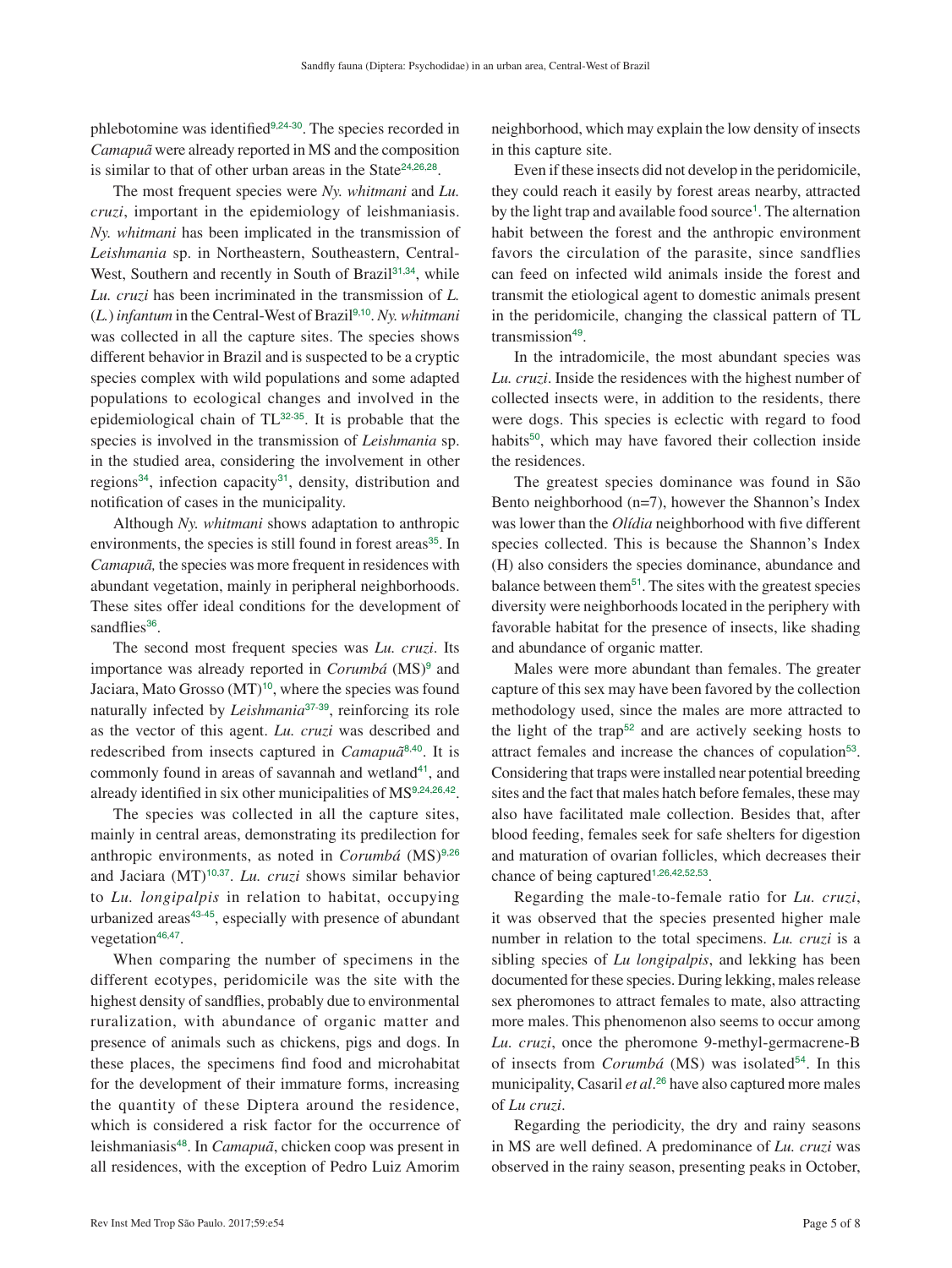<span id="page-5-0"></span>January and April, similar to the previously reported trimodal behavior<sup>9</sup>,[26](#page-6-0).

*Nyssomyia whitmani* showed no difference between the dry and rainy periods, and, for the precipitation, a negative but not significant correlation was observed between the species and the variable. The species shows great plasticity in relation to climatic changes and, although it is more frequent in the months of June, July and August $34$ , in this study, the species was more captured in August, September and October.

In relation to other species found in the city of *Camapuã*, we have *Ev. lenti* which was originally considered refractory to *Leishmania* infection<sup>[55](#page-7-0)</sup>, but has already been found naturally infected by *L*. (*V*.) *braziliensis*[56](#page-7-0). *Pa. bigeniculata*, species belonging to Shannon's complex was found infected by flagellates in Bonito (MS)<sup>[57](#page-7-0)</sup>. Ev. sallesi was captured in the intradomicile and, although it is not anthropophilic, it is important to note that the species was found naturally infected by *L*. (*L*.) *infantum*[58](#page-7-0) and may contribute to the circulation of parasites in the environment.

*Br. avellari, Br. galindoi, Ev. teratodes* and *Pa. aragaoi*  are found mainly in armadillo holes (Dasypodidae) and prefer wild environments<sup>[42](#page-7-0),[59](#page-7-0)</sup>. These species together accounted for just over 3% of the total captured specimens and may have been attracted to light from residences and the trap.

It is noteworthy that *Lu. longipalpis*, the main vector of *L.* (*L*.) *infantum*, was not collected during the study period, although there is indicative of their occurrence in the area based on geographic distribution models<sup>[60](#page-7-0)</sup>. Another species that has been previously reported in the municipality<sup>11</sup>, *Lu. dispar*, was not captured in this study, probably because previous studies were conducted in the forest area and near the caves. Besides that, this species is highly anthropophilic and the appropriate trap was not used.

This study contributes to the knowledge of the sandfly fauna in *Camapuã* and State of MS. The presence of *Lu. cruzi* and *Ny. whitmani* reinforces the necessity for regular health education programs, associated with human and canine community surveys. These measures aim to prevent those cases of leishmaniasis occurring in *Camapuã,* since the increased incidence of these diseases has been observed in the municipality since 2007.

# **ACKNOWLEDGMENTS**

We are grateful to the Health Surveillance of the Municipal Health Office of *Camapuã*, especially Leandro Machado Borges and Diego Hercules for the technical support on field activities, to the residents for their attention and to the staff of the Laboratory of Parasitology (Carla Cardozo Pinto de Arruda and Livia Garcia Bertollacci) for their collaboration.

# **REFERENCES**

- 1. [Barata RA, França-Silva JC, Mayrink W, Silva JC, Prata A,](#page-0-0)  [Lorosa ES, et al. Aspectos da ecologia e do comportamento](#page-0-0)  [de flebotomíneos em área endêmica de leishmaniose visceral,](#page-0-0)  [Minas Gerais. Rev Soc Bras Med Trop. 2005;38:421-5.](#page-0-0)
- 2. [Barcellos C, Monteiro AM, Corvalán C, Gurgel HC, Carvalho MS,](#page-0-1)  [Artaxo P, et al. Mudanças climáticas e ambientais e as doenças](#page-0-1)  [infecciosas: cenários e incertezas para o Brasil. Epidemiol Serv](#page-0-1)  [Saude. 2009;18:285-304.](#page-0-1)
- <span id="page-5-1"></span>3. [Rangel EF, Vilela ML. Lutzomyia longipalpis \(Diptera,](#page-0-2)  [Psychodidae, Phlebotominae\) and urbanization of visceral](#page-0-2)  [leishmaniasis in Brazil. Cad Saude Publica. 2008;24:2948-52.](#page-0-2)
- <span id="page-5-3"></span><span id="page-5-2"></span>4. [Lainson R, Shaw JJ. New World Leishmaniasis. In: Cox FE,](#page-0-3)  [Wakelin D, Gillespie SH, Despommier DD, editors. Topley](#page-0-3)  & Wilson's Microbiology and microbial infections.  $10<sup>th</sup>$  ed. [London: Hodder Arnold; 2005. v.6, p.313-49.](#page-0-3)
- <span id="page-5-4"></span>5. [Brasil. Ministério da Saúde. Secretaria de Vigilância em Saúde.](#page-0-4)  [Manual de vigilância e controle da leishmaniose visceral.](#page-0-4)  [Brasília: Ministério da Saúde; 2014.](#page-0-4)
- <span id="page-5-5"></span>6. [Brasil. Ministério da Saúde. Sistema de Informação de Agravos](#page-1-2)  [de Notificação \(SINAN\). Leishmaniose tegumentar americana:](#page-1-2)  [casos confirmados e notificados no Sistema de Informação de](#page-1-2)  [Agravos de Notificação: Mato Grosso do Sul. \[cited 2017 Jan](#page-1-2)  [30\]. Available from:](#page-1-2) [http://tabnet.datasus.gov.br/cgi/deftohtm.](http://tabnet.datasus.gov.br/cgi/deftohtm.exe?sinannet/cnv/ltaMS.def) [exe?sinannet/cnv/ltaMS.def](http://tabnet.datasus.gov.br/cgi/deftohtm.exe?sinannet/cnv/ltaMS.def)
- <span id="page-5-6"></span>7. [Brasil. Ministério da Saúde. Sistema de Informação de Agravos](#page-1-3)  [de Notificação. Leishmaniose visceral: casos confirmados](#page-1-3)  [e notificados no Sistema de Informação de Agravos de](#page-1-3)  [Notificação: Mato Grosso do Sul. \[cited 2017 Jan 30\]. Available](#page-1-3)  [from:](#page-1-3) [http://tabnet.datasus.gov.br/cgi/deftohtm.exe?sinannet/](http://tabnet.datasus.gov.br/cgi/deftohtm.exe?sinannet/cnv/leishvMS.def) [cnv/leishvMS.def](http://tabnet.datasus.gov.br/cgi/deftohtm.exe?sinannet/cnv/leishvMS.def)
- 8. [Mangabeira Filho O. Sobre duas novas espécies de Flebótomus](#page-1-4)  (Diptera: Psychodidae). [Mem Inst Oswaldo Cruz](#page-1-4)**.** 1938;33:349- [61.](#page-1-4)
- 9. [Galati EA, Nunes VL, Rego Junior FA, Oshiro ET, Chang MR.](#page-1-5)  [Estudo de flebotomíneos \(Diptera: Psychodidae\) em foco de](#page-1-5)  [leishmaniose visceral no Estado de Mato Grosso do Sul, Brasil.](#page-1-5)  [Rev Saude Publica. 1997;31:378-90.](#page-1-5)
- 10. [Missawa NA, Veloso MA, Maciel GB, Michalsky EM, Dias](#page-1-6)  ES. [Evidência de transmissão de leishmaniose visceral por](#page-1-6)  [Lutzomyia cruzi no município de Jaciara, Estado de Mato](#page-1-6)  [Grosso, Brasil. Rev Soc Bras Med Trop. 2011;44:76-8.](#page-1-6)
- 11. [Williams P, Carvalho AL, Description of the female of Lutzomyia](#page-1-7)  [\(Lutzomyia\) dispar, with a redescription of the male \(Diptera:](#page-1-7)  [Psychodidae: Phlebotominae\). J Med Entomol. 1979;16:325-30.](#page-1-7)
- 12. [Instituto Brasileiro de Geografia e Estatística. Mato Grosso do](#page-1-8)  [Sul: Camapuã. \[cited 2016 Aug 20\]. Available from:](#page-1-8) [http://](http://cidades.ibge.gov.br/xtras/perfil.php?codmun=500260) [cidades.ibge.gov.br/xtras/perfil.php?codmun=500260](http://cidades.ibge.gov.br/xtras/perfil.php?codmun=500260)
- 13. [Camapuã. Secretaria Municipal de Saúde. Plano Municipal de](#page-1-9)  [Saúde 2014-2017. Camapuã: Prefeitura de Camapuã; 2014.](#page-1-9)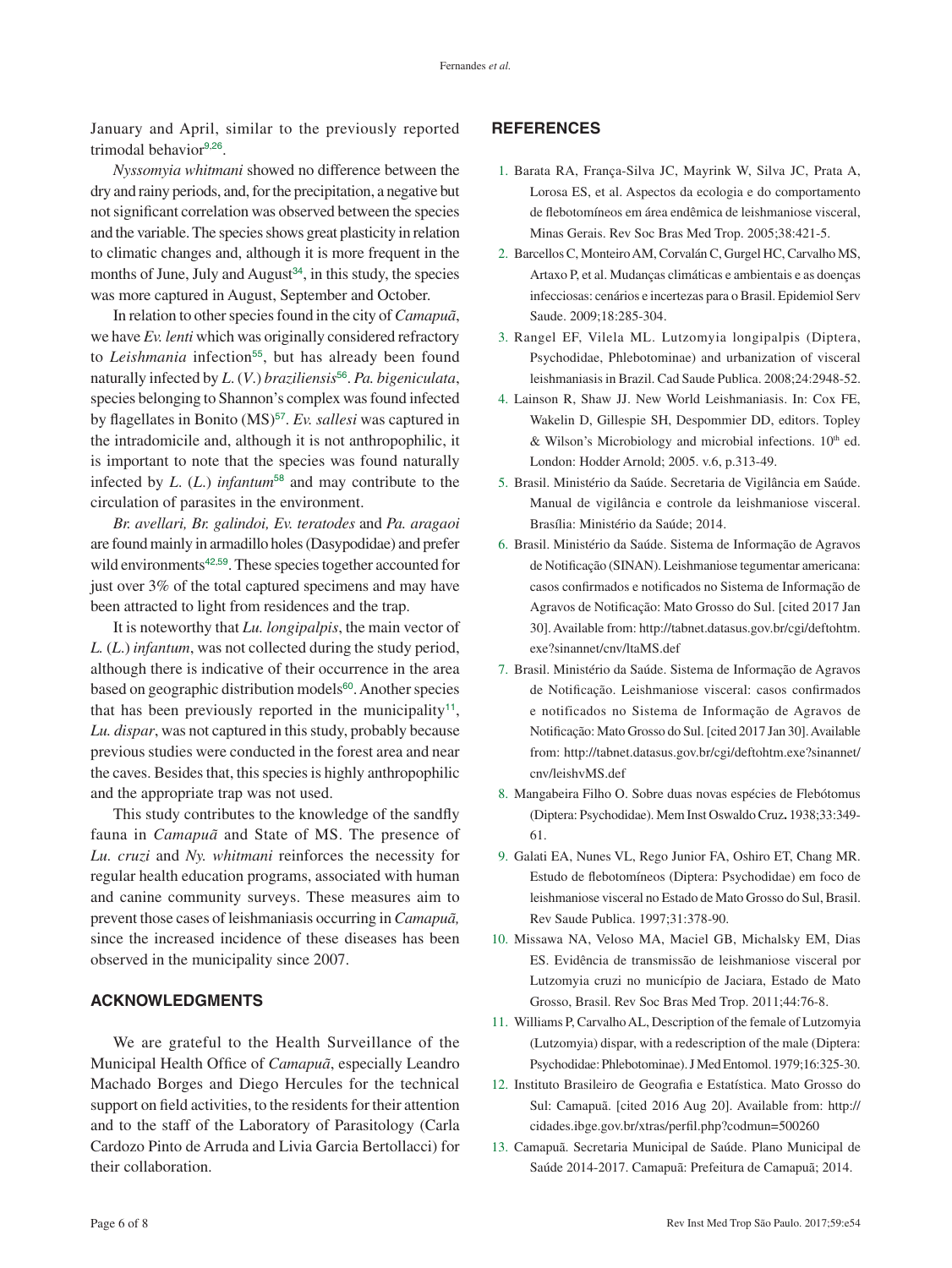- <span id="page-6-0"></span>14. [Borgonovi M, Chiarini JV. Cobertura vegetal do Estado de](#page-1-10)  [São Paulo I – Levantamento por fotointerpretação das áreas](#page-1-10)  [cobertas com cerrado, cerradão e campo, em 1962. Bragantia.](#page-1-10)  [1965;24:159-72.](#page-1-10)
- 15. [Mato Grosso do Sul. Secretaria de Meio Ambiente, do](#page-1-11)  [Planejamento, da Ciência e Tecnologia. Caderno geoambiental](#page-1-11)  [das regiões de planejamento do MS. Campo Grande: SEMAC;](#page-1-11)  [2011 \[cited 2016 Jun 04\]. Available from:](#page-1-11) [http://www.servicos.](http://www.servicos.ms.gov.br/semade_download/Caderno%20Ambiental/Caderno_Geoambiental.pdf) [ms.gov.br/semade\\_download/Caderno%20Ambiental/](http://www.servicos.ms.gov.br/semade_download/Caderno%20Ambiental/Caderno_Geoambiental.pdf) [Caderno\\_Geoambiental.pdf](http://www.servicos.ms.gov.br/semade_download/Caderno%20Ambiental/Caderno_Geoambiental.pdf)
- 16. [Martins JS, Calderano SB, Zaroni MJ, Coutinho HL, Baca JF.](#page-1-12)  [Levantamento semidetalhado dos solos da microbacia dos](#page-1-12)  [Córregos Barroso e Barrozinho, no município de Camapuã,](#page-1-12)  [MS. Rio de Janeiro: Embrapa; 2002.](#page-1-12)
- 17. [Pereira NR, Chagas CS, Carvalho Junior W, Bhering SB. Solos do](#page-1-13)  [município de Camapuã - MS. In: XXXIV Congresso Brasileiro](#page-1-13)  [de Ciência do Solo; 2013 Jul 28 a Ago 02; Florianópolis, SC,](#page-1-13)  [Brasil. \[cited 2016 Fev 02\]. Available from:](#page-1-13) [http://ainfo.cnptia.](http://ainfo.cnptia.embrapa.br/digital/bitstream/item/88907/1/camapua.pdf) [embrapa.br/digital/bitstream/item/88907/1/camapua.pdf](http://ainfo.cnptia.embrapa.br/digital/bitstream/item/88907/1/camapua.pdf)
- 18. [Forattini OP. Entomologia médica. São Paulo: Edgar Blücher;](#page-2-2)  [1973. v. 4: Psychodidae, phlebotominae, leishmanioses,](#page-2-2)  [bartoneloses.](#page-2-2)
- 19. [Galati EA. Morfologia e taxonomia: classificação de](#page-2-3)  [Phlebotominae. In: Rangel EF, Lainson R, organizadores.](#page-2-3)  [Flebotomíneos do Brasil. Rio de Janeiro: Fiocruz; 2003. p.](#page-2-3)  [23-51.](#page-2-3)
- 20. [Marcondes CB. A proposal of generic and subgeneric](#page-2-4)  [abbreviations for phlebotomine sandflies \(Diptera:](#page-2-4)  [Psychodidae: Phlebotominae\) of the world. Entomol News.](#page-2-4)  [2007;118:351-6.](#page-2-4)
- 21. [Service MW. Mosquito ecology: field sampling methods. 2nd ed.](#page-2-5)  [London: Elsevier; 1993.](#page-2-5)
- 22. [Roberts DR, Hsi BP. An index of species abundance for use with](#page-2-6)  [mosquito surveillance data. Environ Entomol. 2014;8:1007-13.](#page-2-6)
- 23. [Haddow AJ. Studies on the biting habits and medical importance](#page-2-7)  [of east African mosquitoes in the genus Aedes. 1 – Subgenera](#page-2-7)  [Aedimorphus, Banksinella and Dunnius. Bull Entomol Res.](#page-2-7)  [1960;50:759-79.](#page-2-7)
- 24. [Almeida PS, Nascimento JC, Ferreira AD, Minzão LD, Portes](#page-4-0)  [F, Miranda AM, et al. Espécies de flebotomíneos \(Diptera,](#page-4-0)  [Psychodidae\) coletadas em ambiente urbano em municípios](#page-4-0)  [com transmissão de Leishmaniose Visceral do Estado de Mato](#page-4-0)  [Grosso do Sul, Brasil. Rev Bras Entomol. 2010;54:304-10.](#page-4-0)
- 25. [Almeida PS, Leite JA, Araújo AD, Batista PM, Touro RB,](#page-4-0)  [Araújo VS, et al. Fauna of phlebotomine sand flies \(Diptera,](#page-4-0)  [Psychodidae\) in areas with endemic American cutaneous](#page-4-0)  [leishmaniasis in the State of Mato Grosso do Sul, Brazil. Rev](#page-4-0)  [Bras Entomol. 2013;57:105-12.](#page-4-0)
- 26. [Casaril AE, Monaco NZ, Oliveira EF, Eguchi GU, Paranhos](#page-4-1)  [Filho AC, Pereira LE, et al. Spatiotemporal analysis of sandfly](#page-4-1)  [fauna \(Diptera: Psychodidae\) in an endemic area of visceral](#page-4-1)

[leishmaniasis at Pantanal, central South America. Parasit](#page-4-1)  [Vectors. 2014;7:364.](#page-4-1)

- 27. [Galati EA, Nunes VL, Dorval ME, Oshiro ET, Cristaldo G,](#page-4-2)  [Espíndola MA, et al. Estudo dos flebotomíneos \(Diptera,](#page-4-2)  [Pychodidae\), em área de leishmaniose tegumentar, no](#page-4-2)  [Estado de Mato Grosso do Sul, Brasil. Rev Saude Publica.](#page-4-2)  [1996;30:115-28.](#page-4-2)
- 28. [Galati EA, Nunes VL, Boggiani PC, Dorval ME, Cristaldo G,](#page-4-3)  [Rocha HC, et al. Phlebotomines \(Diptera, Psychodidae\) in](#page-4-3)  [caves of the Serra da Bodoquena, Mato Grosso do Sul State,](#page-4-3)  [Brazil. Rev Bras Entomol. 2003;47:283-96.](#page-4-3)
- 29. [Galati EA, Nunes VL, Boggiani PC, Dorval ME, Cristaldo G,](#page-4-2)  [Rocha HC, et al. Phlebotomines \(Diptera: Psychodidae\) in](#page-4-2)  [forested areas of the Serra da Bodoquena, state of Mato Grosso](#page-4-2)  [do Sul, Brazil. Mem Inst Oswaldo Cruz. 2006;101:175-93.](#page-4-2)
- 30. [Infran JO, Souza DA, Fernandes WS, Casaril AE, Eguchi GU,](#page-4-2)  Oshiro ET, et al. [Nycthemeral rhythm of Phlebotominae](#page-4-2)  [\(Diptera: Psychodidae\) in a craggy region, transitioning](#page-4-2)  [between the Wetland and the Plateau, Brazil. J Med Entomol.](#page-4-2)  [In Press 2016.](#page-4-2)
- 31. [Fonteles RS, Pereira Filho AA, Moraes JL, Kuppinger O, Rebêlo](#page-4-4)  [JM. Experimental infection of Lutzomyia \(Nyssomyia\)](#page-4-4)  [whitmani \(Diptera: Psychodidae: Phlebotominae\) with](#page-4-4)  [Leishmania \(Viannia\) braziliensis and Leishmania \(L.\)](#page-4-4)  [amazonensis, etiological agents of American Tugumentary](#page-4-4)  [Leishmaniasis. J Med Entomol. 2015;53:206-9.](#page-4-4)
- 32. [Rangel EF, Lainson R, Souza AA, Ready P, Azevedo AC.](#page-4-5)  [Variation between geographical populations of Lutzomyia](#page-4-5)  [\(Nyssomyia\) whitmani \(Antunes & Coutinho, 1939\) sensu](#page-4-5)  [lato \(Diptera:Psychodidae:Phlebotominae\) in Brazil. Mem](#page-4-5)  [Inst Oswaldo Cruz. 1996;91:43-50.](#page-4-5)
- 33. [Brazil RP, Rodrigues AA, Andrade-Filho JD. Sand fly vectors of](#page-4-6)  [Leishmania in the Americas - a mini review. Entomol Ornithol](#page-4-6)  [Herpetol. 2015;4:144.](#page-4-6)
- 34. [Costa SM, Cechinel M, Bandeira, V, Zannuncio JC, Lainson R,](#page-4-6)  [Rangel EF. Lutzomyia \(Nyssomyia\) whitmani s.l. \(Antunes](#page-4-6)  [& Coutinho, 1939\) \(Diptera: Psychodidae: Phlebotominae\):](#page-4-6)  [geographical distribution and the epidemiology of American](#page-4-6)  [cutaneous leishmaniasis in Brazil – mini-review. Mem Inst](#page-4-6)  [Oswaldo Cruz. 2007;102:149-53.](#page-4-6)
- 35. [Rangel EF, Lainson R. Proven and putative vectors of American](#page-4-7)  [cutaneous leishmaniasis in Brazil: aspects of their biology and](#page-4-7)  [vectorial competence. Mem Inst Oswaldo Cruz. 2009;104:937-](#page-4-7) [54.](#page-4-7)
- 36. [Muniz LH, Rossi RM, Neitzke HC, Monteiro WM, Teodoro U.](#page-4-8)  [Estudo dos hábitos alimentares de flebotomíneos em área rural](#page-4-8)  [no sul do Brasil. Rev Saude Publica. 2006;40:1087-93.](#page-4-8)
- 37. [Brito VN, Almeida AB, Nakazato L, Duarte R, Souza CO, Sousa](#page-4-9)  [VR. Phlebotomine fauna, natural infection rate and feeding](#page-4-9)  [habits of Lutzomyia cruzi in Jaciara, state of Mato Grosso,](#page-4-9)  [Brazil. Mem Inst Oswaldo Cruz. 2014;109:899-904.](#page-4-9)